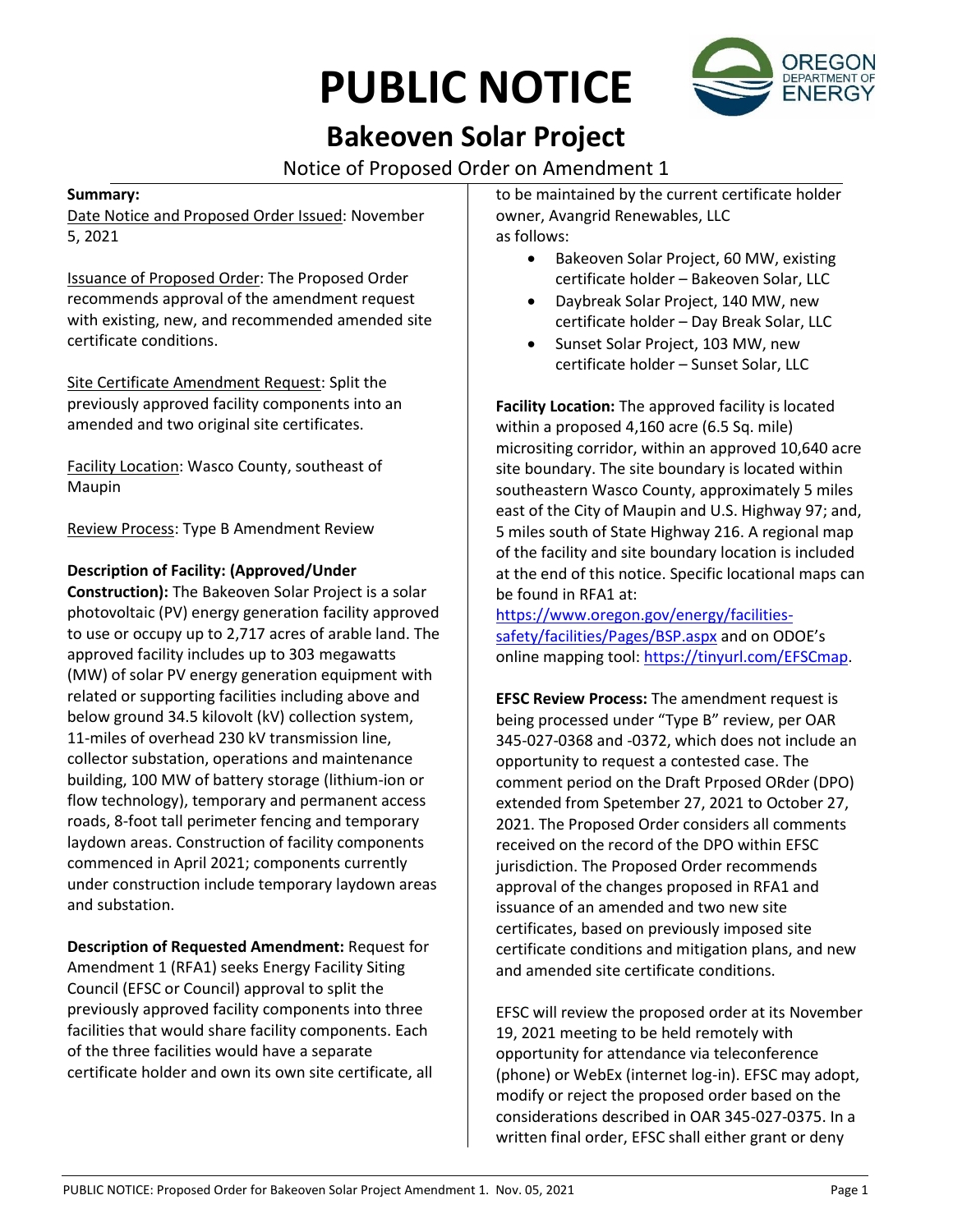issuance of an amended and two original site certificates.

Judicial review of Council's final order granting or denying the amendment request is as described in OAR 345-027-0372(5) and Oregon Revised Statute 469.403.

For more information relating to EFSC standards, please visit:

[https://www.oregon.gov/energy/facilities](https://www.oregon.gov/energy/facilities-safety/facilities/Pages/Siting-Standards.aspx)[safety/facilities/Pages/Siting-Standards.aspx](https://www.oregon.gov/energy/facilities-safety/facilities/Pages/Siting-Standards.aspx)

**Receipt of this Notice:** Please note that you may be receiving this notice for multiple reasons:

- 1. You own property within or adjacent to (within 500 feet) the property on which the facility (existing and proposed) site boundaries are located. You will automatically receive all future notices on this facility.
- 2. You have requested to receive paper notices on the Bakeoven Solar Project. If you wish to be removed from this mailing lists, please contact Kellen Tardaewether.
- 3. You have previously signed up via GovDelivery/ClickDimensions or by contacting ODOE to receive notices related to the Bakeoven Solar Project or all EFSC project-related notices. You will automatically receive all future notices per your request, unless you unsubscribe via ClickDimensions or by contacting ODOE.

**More Information:** Please contact Kellen Tardaewether, Senior Siting Analyst, at the phone, email address or mailing address below.

Oregon Department of Energy 550 Capitol St. NE Salem, OR 97301 Email: [Kellen.tardaewether@oregon.gov](mailto:Kellen.tardaewether@oregon.gov) Phone: 503-586-6551

Additional information about the facility and updates on the review process is available using any of the following options.

**1) Oregon Department of Energy's webpage:** More details on the Bakeoven Solar Project including RFA1, the Draft Proposed Order and the Proposed Order are available online at: [https://www.oregon.gov/energy/facilities](https://www.oregon.gov/energy/facilities-safety/facilities/Pages/BSP.aspx)[safety/facilities/Pages/BSP.aspx](https://www.oregon.gov/energy/facilities-safety/facilities/Pages/BSP.aspx)

Additional resources to help you participate in the state siting process can be found at: [http://www.oregon.gov/energy/facilities](http://www.oregon.gov/energy/facilities-safety/facilities/pages/default.aspx)[safety/facilities/pages/default.aspx](http://www.oregon.gov/energy/facilities-safety/facilities/pages/default.aspx)

**2) Updates by email/mail:** Subscribe to ClickDimensions, a self-managed, automated email system that sends notices and updates related to the Bakeoven Solar Project as well as any or all other energy facilities and events under EFSC jurisdiction. For more information, please visit: [https://tinyurl.com/ODOE-EFSC.](https://tinyurl.com/ODOE-EFSC)

To receive notices by U.S. Mail, please contact Kellen Tardaewether per contact information provided in this notice.

**3) In hardcopy:** Hard copies of RFA1, the Draft Proposed Order and the Proposed Order are available for public inspection at:

> Oregon Department of Energy 550 Capitol Street NE Salem, OR 97301

Please contact Kellen Tardaewether if you wish to arrange a time to review hard copies. Hard copies will be provided at reasonable cost upon request to ODOE.

#### **Accessibility information:**

The Oregon Department of Energy is committed to accommodating people with disabilities. If you require any special physical or language accommodations, or need information in an alternate format, please contact Wally Adams at 971- 273-9778, toll-free in Oregon at 800-221-8035, or email to [walter.adams@energy.oregon.gov.](mailto:walter.adams@energy.oregon.gov)